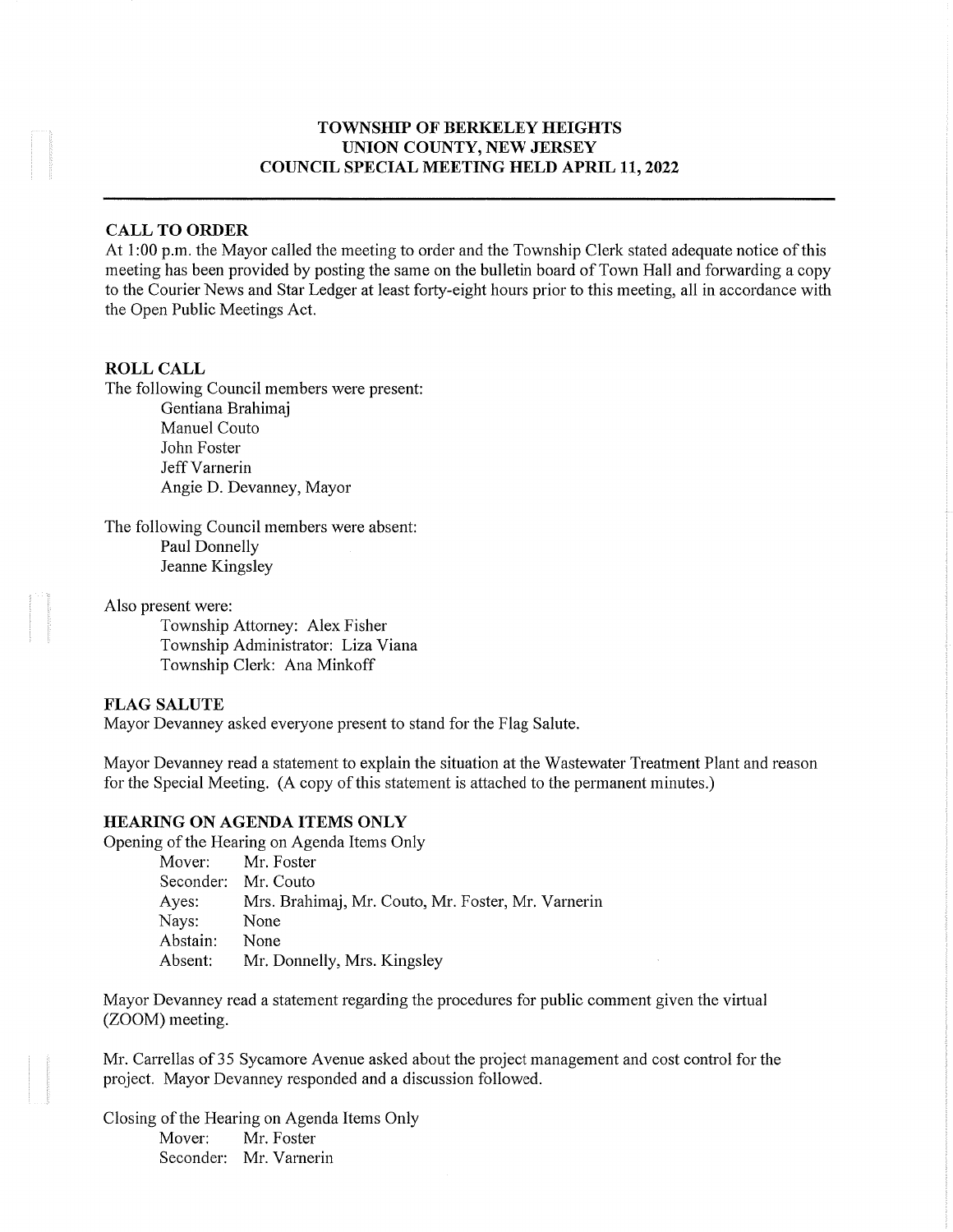Ayes: Mrs. Brahimaj, Mr. Couto, Mr. Foster, Mr. Varnerin Nays: None<br>Abstain: None Abstain: Absent: Mr. Donnelly, Mrs. Kingsley

# APPROVAL OF RESOLUTIONS

1. Resolution authorizing an emergency contract with PS&S, LLC, to provide engineering services as may be necessaiy to resolve the emergent flare project at the Wastewater Treatment facility in an amount not to exceed \$31,500.00.

# Approval of Resolution<br>Mover: Mr. Varr

Mr. Varnerin Seconder: Mrs. Brahimaj Ayes: Mrs. Brahimaj, Mr. Couto, Mr. Foster, Mr. Varnerin Nays: None Abstain: None Absent: Mr. Donnelly, Mrs. Kingsley Result: Approved

### CITIZENS HEARING

Opening of the Citizens Hearing

|          | Mover: Mr. Foster                                  |
|----------|----------------------------------------------------|
|          | Seconder: Mr. Varnerin                             |
| Ayes:    | Mrs. Brahimaj, Mr. Couto, Mr. Foster, Mr. Varnerin |
| Nays:    | None                                               |
| Abstain: | None                                               |
| Absent:  | Mr. Donnelly, Mrs. Kingsley                        |
|          |                                                    |

No voices were heard.

Closing of the Citizens Hearing

Mover: Mrs. Brahimaj Seconder: Mr. Foster Ayes: Mrs. Brahimaj, Mr. Couto, Mr. Foster, Mr. Varnerin Nays: None Abstain: None Absent: Mr. Donnelly, Mrs. Kingsley

#### ADJOURNMENT

1:14 p.m. - Moved by Mr. Foster to adjourn and all were in favor.

Approved: May 3, 2022

Lotop Ana Minkoff

Township Clerk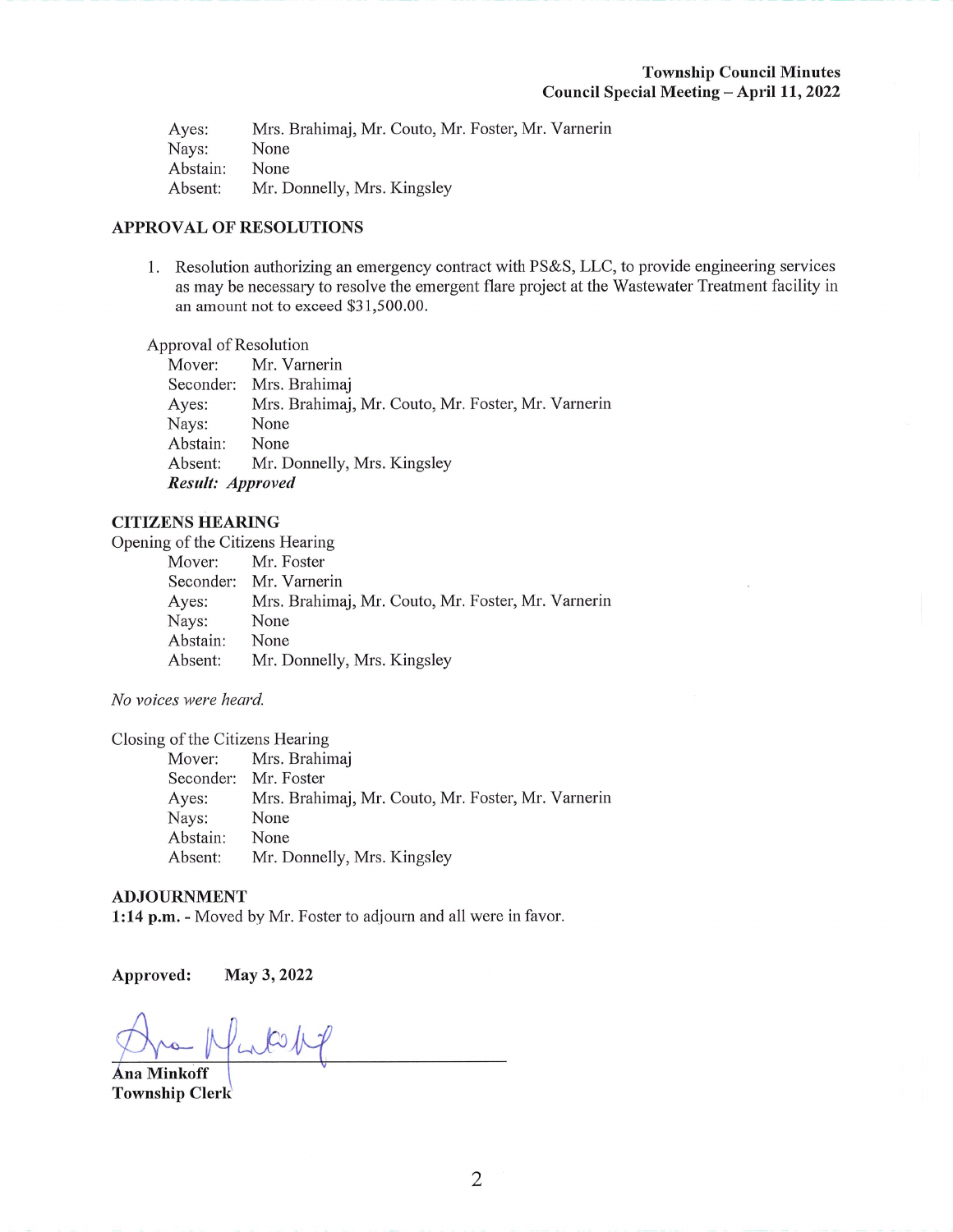# Emergency Council Meeting April 11, 2022, Monday I PM Remarks by Mayor Angie Devanney

I want to take a few moments and explain to our residents why we are declaring an emergency, what that means, what steps we are taking and how we will move forward.

First, the Township owns a sizable wastewater treatment plant located on Snyder Avenue directly adjacent to the Passaic River. The wastewater treatment plant treats incoming raw sewage to remove solids and various biological elements from the sewage prior to discharging the plant's treated effluent, or discharge, water into the Passaic River.

The quality of the treated plant effluent meets or exceeds the effluent water quality limits stipulated in the plant's permit which are defined and monitored by the NJDEP. As part of the wastewater treatment process, sludge is produced which contains pathogens and viruses requiring the sludge to be stabilized prior to removing the sludge from the plant.

This stabilization process occurs within the plant's anaerobic digesters. A byproduct of the anaerobic digestion process is the production of biogas which mostly contains methane, carbon dioxide and traces of other gases including hydrogen sulfide. Methane has a heating value which can be used as fuel to operate fuel burning equipment such as boilers. During periods where biogas consumption is minimal, the Biogas must be wasted via burning through a flare.

The wastewater treatment plant' candle stick flare is located on the roof of the Digester Building, is approximately 40 years old, and has exceeded its useful life. Its current operation is problematic and coupled with its age, requires replacement. Additionally, the flare can no longer ignite the biogas automatically which requires the plant's operators to manually ignite the biogas which poses an unsafe condition. In efforts to prepare to replace the existing flare, our engineer, PS&S, met with the NJDEP Air Permit Division to discuss the upcoming flare replacement project where the DEP expressed their preference to replace the existing candle stick flare with an enclosed waste gas flare. An enclosed waste gas flare will provide greater destruction of the biogas and will be able to satisfy the